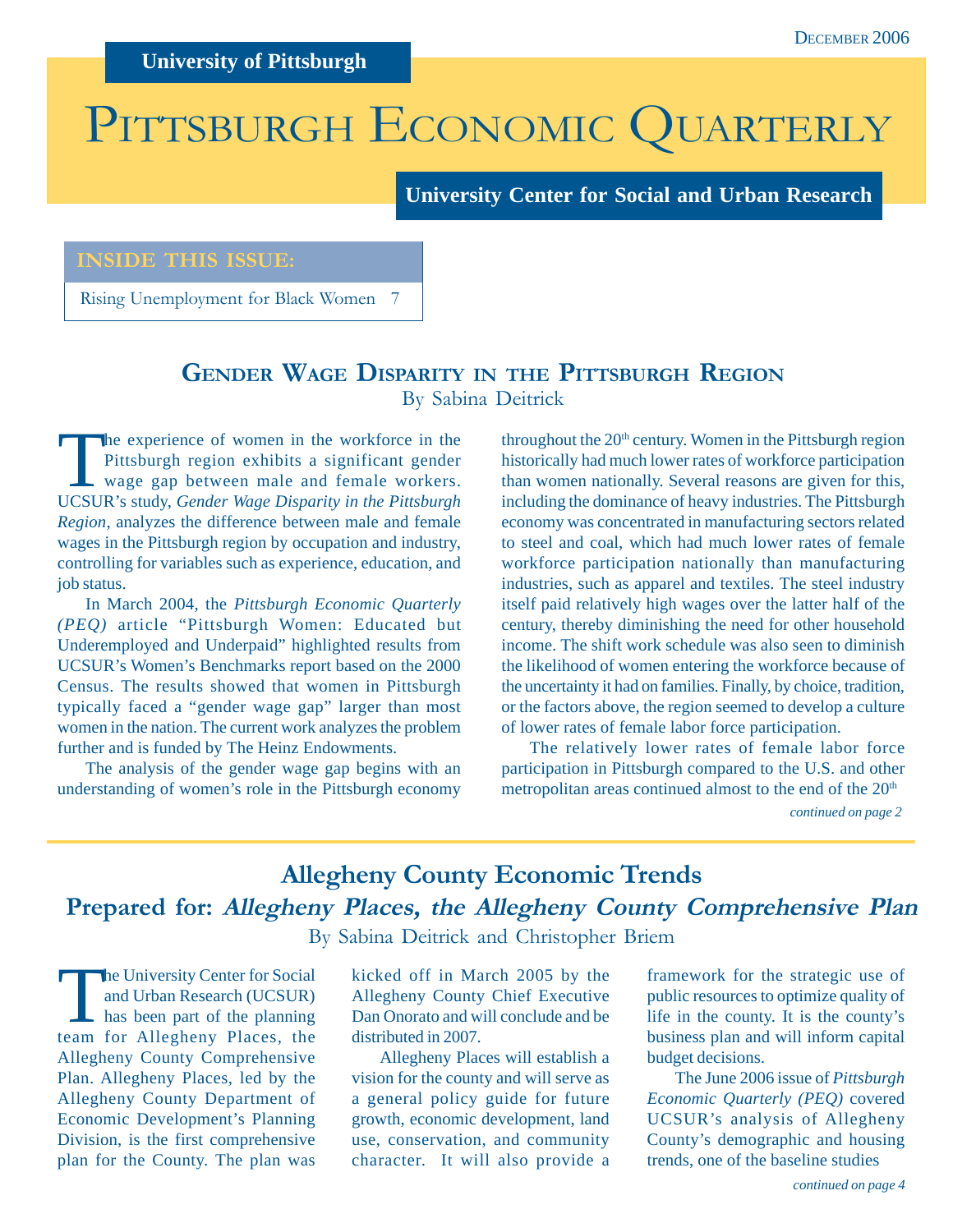### **GENDER WAGE DISPARITY IN THE PITTSBURGH REGION (CONT.)**

#### *continued from page 1*

century (see *PEQ*, Summer 2003). The collapse of the region's steel industry and loss of tens of thousands of jobs in the 1980s acted as a push factor for women to enter the workforce. By the late 1990s, labor force participation rates of women in the Pittsburgh region mirrored national rates and even exceeded the national average for younger-to-middle-aged female cohorts.

Today, though women make up nearly half the region's workforce, they are concentrated at lower salary levels. At the lowest levels of annual earnings, women make up 60 percent or more of the full time, full year workers in the Pittsburgh region in each income category (see figure below). At the highest income levels, women are less than a quarter of the total full time, full year workers.

In 2000, full time, full year female workers in the Pittsburgh region earned approximately 73 percent of male earnings, depending on their educational status. The gender gap by educational level was greatest for women with graduate degrees. They earned 71 percent of male earnings in 2000 in the Pittsburgh region. The gap was narrowest for women with the least amount of education. Women with less than a high school education earned 75 percent what comparable males earned.

Particular occupational sectors stand out. Women in management occupations in the private sector in Pittsburgh do particularly poorly against both men in management jobs in Pittsburgh and against women in comparable management positions nationally. Women in private sector management jobs in Pittsburgh earn just 58 percent of men's earnings in private sector management jobs in Pittsburgh, and they earn just 90

percent of the national average for women's earnings in private sector management positions.

Furthermore, women in private sector management positions in Pittsburgh earn less than women in management positions in both the nonprofit and government sectors. For men in management positions in Pittsburgh, the private sector pays the most.

Women in management in the government sector do much better, both relative to men in Pittsburgh and other women nationally. Women in public sector management jobs earn 78 percent of men's earnings in Pittsburgh, the same relation of women's earnings to men's nationally. Their median earnings at \$44,400 per year are slightly better than the national median salary of \$43,800 for women employed in the public sector.



**Percentage of Workers Who are Female by Income Range Full Time Full Year Workers - Pittsburgh 2000**

*Compiled from 5% Pums, smoothed*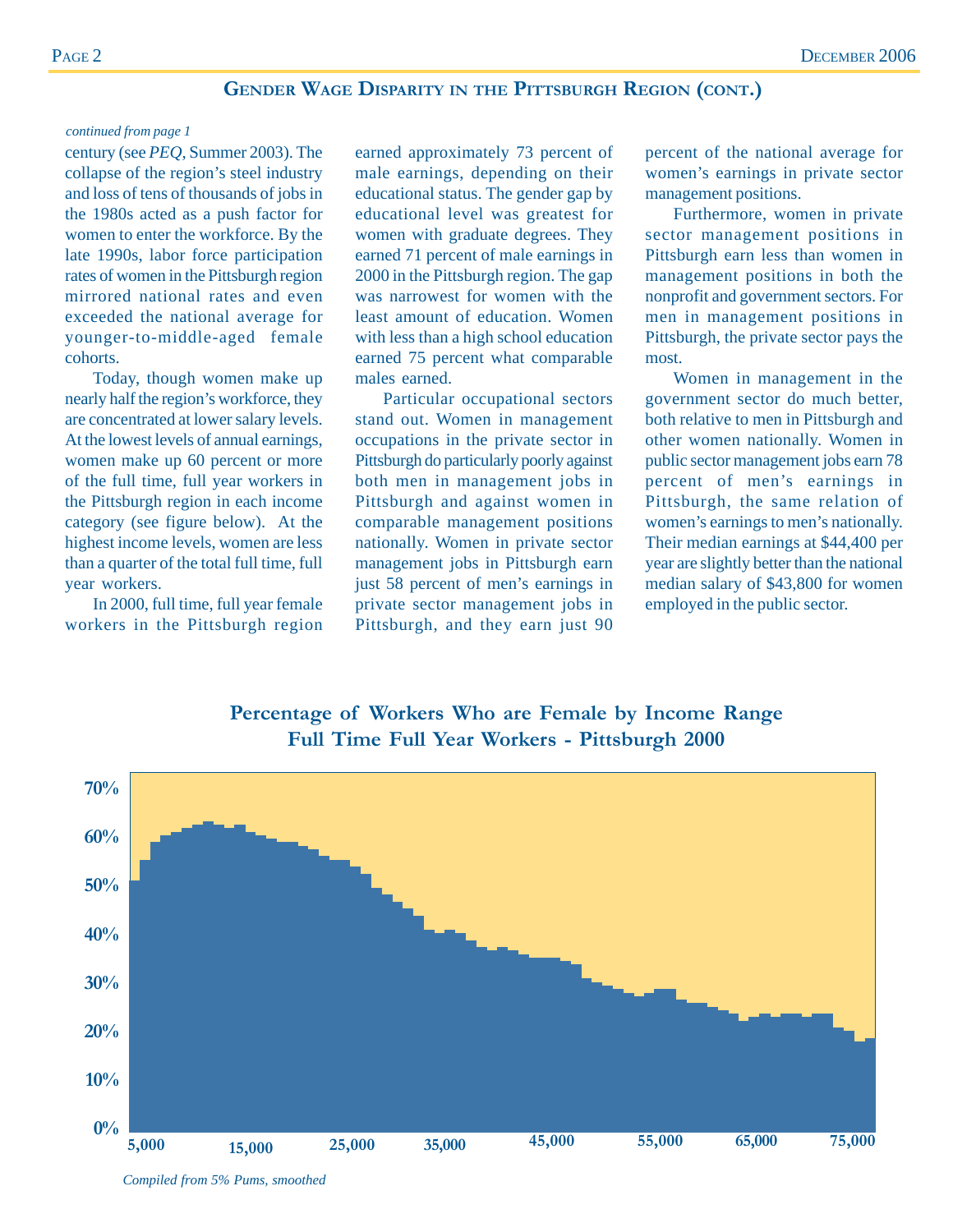|                    | Pittsburgh    |             |              | <b>United States</b> |          |              | <b>Pittsburgh to US</b> |           |
|--------------------|---------------|-------------|--------------|----------------------|----------|--------------|-------------------------|-----------|
|                    |               |             | F/M          |                      |          | F/M          |                         |           |
| <b>Sector</b>      | <b>Female</b> | <b>Male</b> | <b>Share</b> | Female               | Male     | <b>Share</b> | F/F                     | M/M       |
| <b>NonProfit</b>   | \$36,000      | \$56,000    | $64.3\%$     | \$40,000             | \$54,000 | $74.1\%$     | $90.0\%$                | $103.7\%$ |
| <b>Commercial</b>  | \$35,000      | \$60,000    | $58.3\%$     | \$39,100             | \$55,000 | $71.1\%$     | $89.5\%$                | $109.1\%$ |
| Government         | \$44,400      | \$57,000    | 77.9%        | \$43,800             | \$56,000 | 78.2%        | $101.4\%$               | $101.8\%$ |
| <b>All Sectors</b> | \$36,000      | \$60,000    | $60.0\%$     | \$40,000             | \$55,000 | $72.7\%$     | $90.0\%$                | $109.1\%$ |

**Median Earnings, Management Occupation Group, Full-Time, Full-Year Workers, by Gender and Sector, Pittsburgh Region and U.S., 2000**

Interestingly, one area where women in the Pittsburgh region fare better than men regionally and women nationally is in farming. Female farmers in Pittsburgh, though small in number, earn more than male farmers in the region and more than women farmers nationally.

Women are also a larger share of farmers in the Pittsburgh region than women nationally, comprising almost 40 percent of the Pittsburgh region's farmers, compared to less than 20 percent in the U.S. The reasons may be varied, including women's relative financial success when they own their own business.

One of the main reasons for women's relatively lower earnings is their concentration in specific occupations and industries. We compared the Pittsburgh region to the largest 100 metropolitan areas in the nation for occupational and industry segregation. If women and men are evenly dispersed across industries or occupations, the index shows total equality. If men and women are totally segregated, the industry or occupation index shows complete dissimilarity.

The indexes for Pittsburgh show relatively high levels of segregation by industry and occupation. Pittsburgh's occupation index placed it as the 72nd most segregated region in the nation of the 100 largest metropolitan regions. For the industry segregation index, Pittsburgh ranked even lower at 81<sup>st</sup>. Five metropolitan regions ranked as the least segregated by gender on both

the occupation and industry segregation index: San Francisco, CA (lowest segregation index on both); Austin, TX; Washington, DC; San Diego, CA; and Honolulu, HI.

In general, by other analyses of the gender wage gap by education and metropolitan area, Pittsburgh ranks in the lower quarter or lower half on nearly all measures.

Metropolitan areas that show the most equality in wages by gender, include those above, many state capitals (Albany, NY; Boston, MA; Columbus, OH; Denver, CO; Harford, CT; Madison, WI; Minneapolis-St. Paul, MN; Phoenix, AZ; Raleigh-Durham, NC; Sacramento, CA), the two largest regions in the nation (Los Angeles, CA and New York, NY), and some of the fastest growing regions in the nation, such as Atlanta, GA; Las Vegas, NV; and Seattle, WA.

The analysis found that state capitals and Washington, DC tend to pay women and men in similar jobs more equally with civil service and other employment requirements of governments. Also, growing regions are more likely to have lower gender wage gaps. Women fare better, salarywise on average, in places with more rapid employment and population growth. Again, the Pittsburgh region's slow growth shows up as a factor in its relatively greater wage gap by gender.

Why might the gender wage gap in Pittsburgh differ from the U.S. and other metropolitan regions? First, the

results found that part of the difference between Pittsburgh and the U.S. is explained by similar factors. Work experience, educational attainment, and occupation are important factors in explaining the gender wage gap in the U.S. *and* in the Pittsburgh region. The biggest difference, however, in the factors related to the gender wage gap between the U.S. and Pittsburgh region shows in industrial structure. Women in Pittsburgh are as likely to be concentrated in low paying *occupations* as women nationally, but they are more likely to be concentrated in low paying *industries* in Pittsburgh than in the U.S.

This research suggests that the legacy of Pittsburgh's industrial past continues to affect where women work and the resulting gender wage gap. There are many institutions and agencies working to reduce the gender wage gap in the Pittsburgh region. This work highlights how far women have come in the Pittsburgh regional economy and raises the issues of how much more needs to occur for women to reach a level of equity in pay that parallels other metropolitan regions in the county and the U.S. as a whole.

*The final report, Gender Wage Disparity in the Pittsburgh Region, by Sabina Deitrick, Susan B. Hansen, and Christopher Briem, funded by the Heinz Endowments, will be available from UCSUR in January.*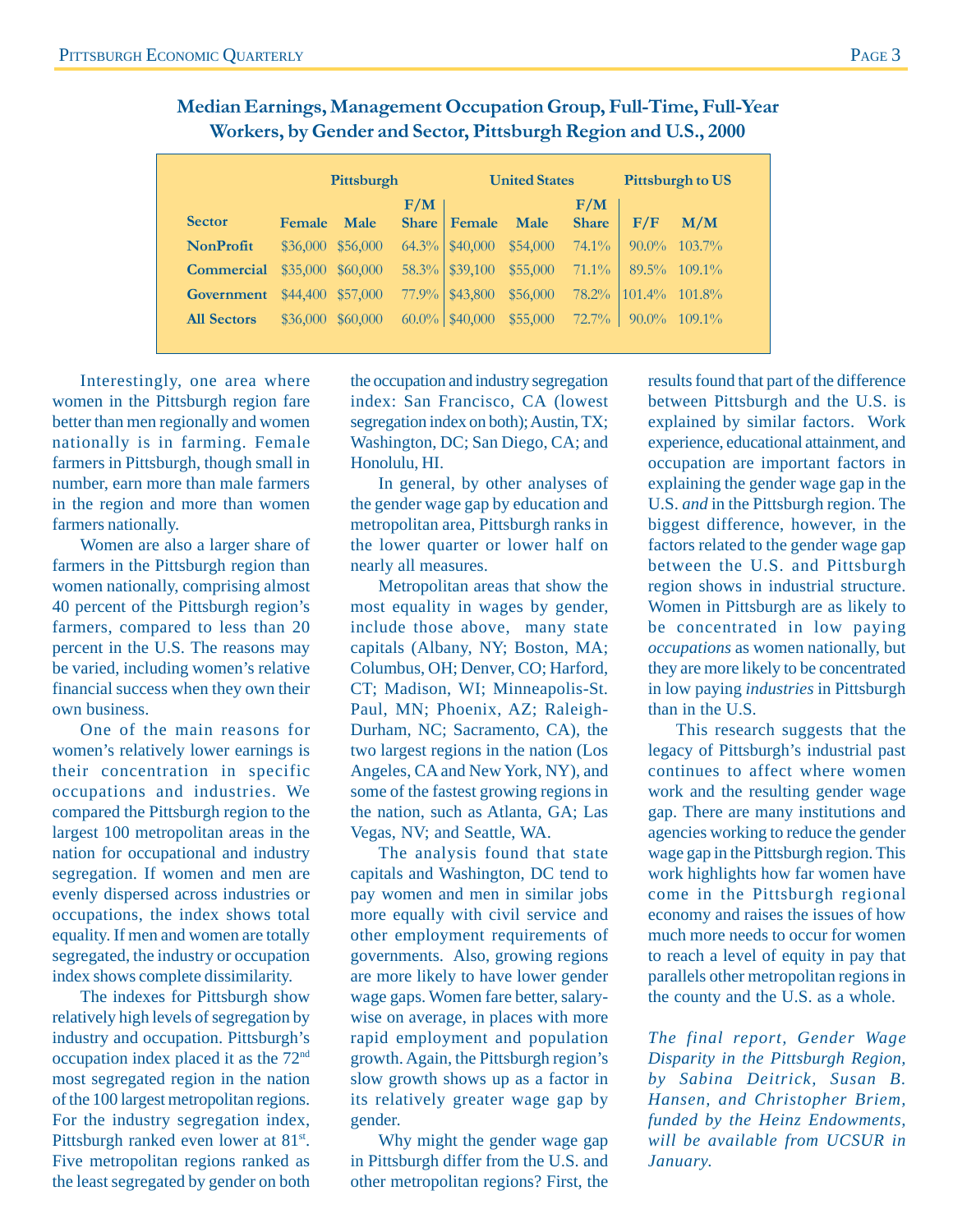#### **ALLEGHENY COUNTY ECONOMIC TRENDS (CONT.)**

#### *continued from page 1*

developed for the plan. This issue will summarize UCSUR's baseline analysis of economic trends.

Allegheny County's economy shows strength and resilience in the aftermath of the region's economic restructuring. Economic activity in Allegheny County is estimated to produce over \$77 billion in value added product in 2005. This value added production, called Gross Regional Product, accounts for over 72 percent of what is estimated to be a \$107 billion dollar Pittsburgh regional economy.

Allegheny County continues as the region's major employment center. In 2003, 865,195 people worked in Allegheny County (see Figure 1). Though employment dropped slightly from a peak of 880,962 in 2001 (1.8 percent decline), recent employment levels are currently the highest in the county's history. Though population has continued to disperse from the county for decades, Allegheny County continues to be a center for employment in the Pittsburgh region.

The legacy of Pittsburgh's industrial past continues to impact Allegheny County's economy today. Comparing employment growth in Allegheny County with the U.S., Pennsylvania, and the Pittsburgh region (Pittsburgh Metropolitan Statistical Area, MSA) over each decade between 1970 and 2000, with a final comparison of employment growth between 2000 and 2003, shows the relatively slow growth in the County (see Figure 2). In each decade, employment in Allegheny County grew slower than both the United States and Pennsylvania, making Allegheny County a slow growing county in a relatively slow growing state. Over each decade, the county's growth was less than half the U.S. average. Finally, in the recession between 2000 and 2003, employment in the county declined by a larger margin than the country, state, and region.

Low overall economic growth in recent decades has made it difficult for the region to overcome a persistent disparity in the economic condition of African Americans in both Allegheny County and the Pittsburgh region. Low employment and earnings levels for African Americans remains a feature of both Allegheny County and the

region. Median household income for African Americans in 2002 was \$22,130, or just 54 percent of the comparable median household income for the white alone population, which was \$40,858 (see Figure 3). Because 84 percent of the Pittsburgh region's African American population lives in Allegheny County, the issue of racial disparity is concentrated in the county.

Allegheny County's economy has shown signs of improvement, and by many measures, the local economy mirrors national economic structure more closely today than in the past. Unemployment in Allegheny County has averaged just under 5 percent since 2000, the lowest rate recorded in three decades. It remained below four percent for the next three years. Though the national economic expansion had produced even lower unemployment rates in some regions of the country, clearly the region was no longer suffering from the job destruction that it had experienced.

Today, health care is the county's largest industry. In 2003, over 120,000 workers in Allegheny County were employed in the health care and social



**Figure 1. Employment and Employment Change in Allegheny County, 1970-2000**

*Source: U.S. Department of Commerce, Regional Economic Information Systems*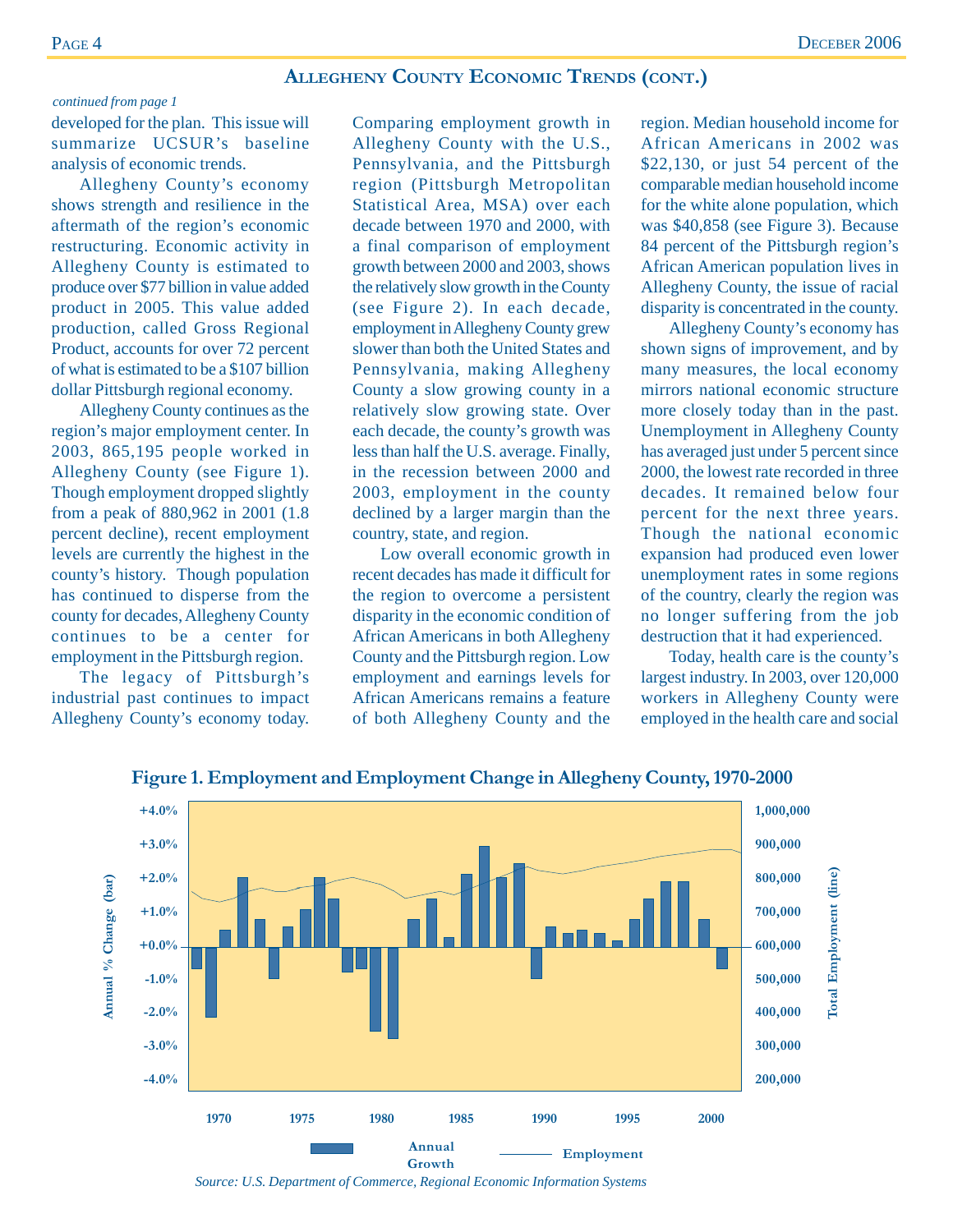assistance sector, or 14 percent of the county's employment. Retail trade and professional and scientific industries followed. The county is now specialized in services, such as education and health care. Though parts of the manufacturing sector remain important in the county, major segments of that industry have been lost. Changes in employment by industry show that the decrease in employment from 2001 to 2003 occurred largely in the construction and manufacturing industries, those hardest hit by the recent recession.

The industrial changes in the Pittsburgh region have caused significant changes in the composition of the local labor force. The labor force includes workers who are working and those actively seeking employment. The labor force in Allegheny County peaked at an average 667,100 in 1981. Like total employment, the labor force dropped during the 1980s, but increased steadily thereafter. The total number of workers in the county peaked again at an average 679,900 in 2002, a level higher than the county's peak labor force during the steel era.

One of the more significant changes in the Allegheny County workforce has been the increase in the number of female workers in the county and the decline in the number of men in the labor force (see Table 1). Between 1971 and 2000, the number of men in the Allegheny County labor force decreased by 17.8 percent, while the number of women in the labor force increased by 13.9 percent. By 2000, women had become nearly half (48 percent) of the Allegheny County labor force. The major source for this increase was in prime-age females, those between 25 and 64, which increased by nearly 30 percent between 1971 and 2000.

As a regional employment center, the county draws workers from outside its border and from farther distances than in the past. In 2000, even though

over 45,707 Allegheny County residents commuted to jobs located outside the county, a far larger number of workers residing outside County commuted into Allegheny County for employment. In 2000, over 143,000 workers commuted into Allegheny

County for work, more than double the 60,000 commuters into the county in 1970 (see Figure 4).

Most commuters into Allegheny County come from other parts of the Pittsburgh MSA. Westmoreland County had the largest number of

*continued on page 6*



#### **Figure 2. Average Annual Change in Number of Employed Workers, Allegheny County, Pittsburgh Region MSA, PA, and US, 1970-2003**

*Source: U.S. Department of commerce, Regional Economic Information System*



#### **Figure 3. Median Household Income by Race, Allegheny County, 2000**

*Source: Census Bureau, Census 2000*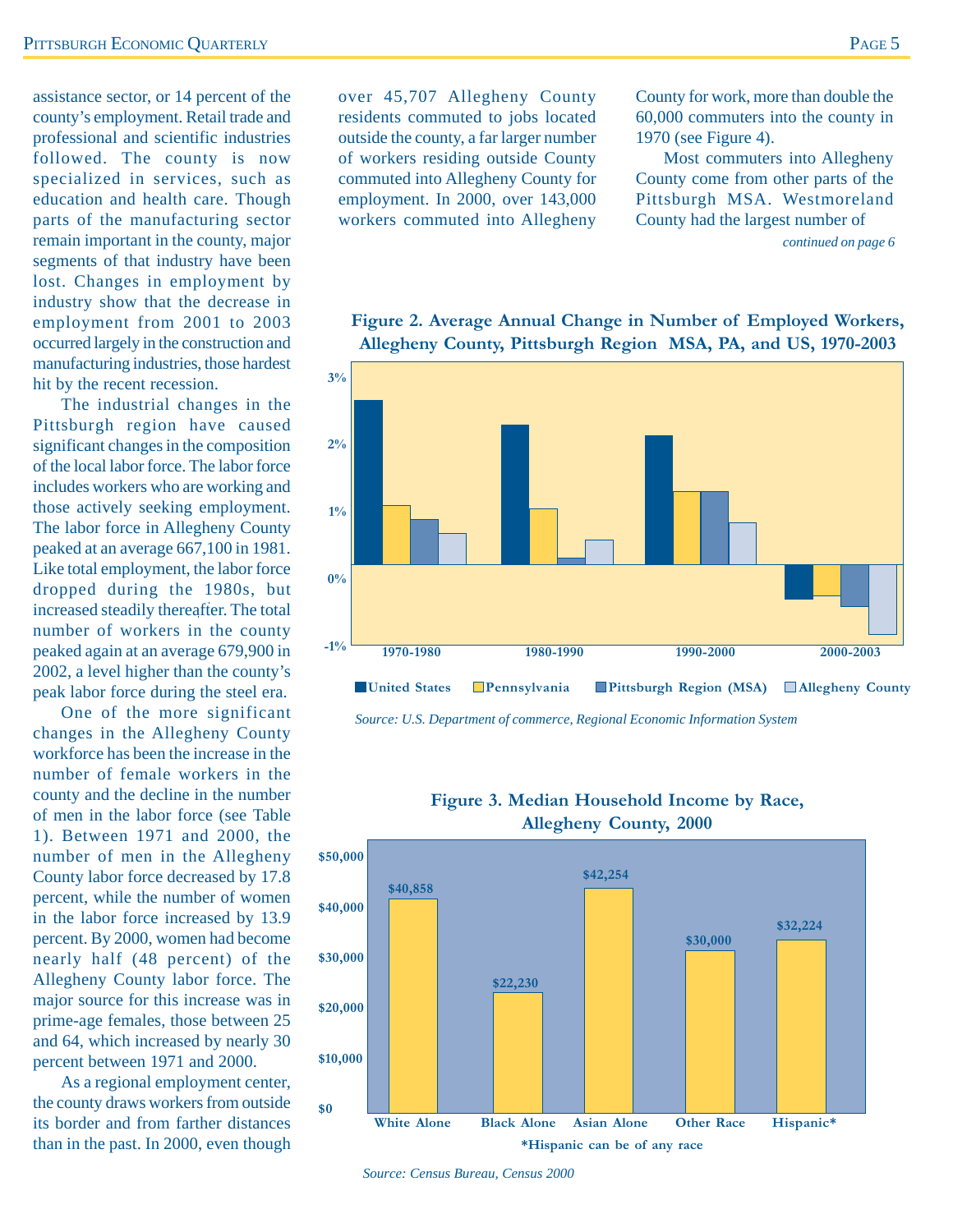|             | 1971    | 1980    | 1990    | 2000    | <b>Change 1971-2000</b> |            |
|-------------|---------|---------|---------|---------|-------------------------|------------|
| Men 15-24   | 69,016  | 75,245  | 50,086  | 41,846  | $-27,170$               | $-39.40\%$ |
| Men 25-64   | 314,555 | 293,268 | 284,323 | 273,941 | $-40,614$               | $-12.90\%$ |
| Men $65+$   | 15,255  | 12,072  | 12,430  | 11,936  | $-3,319$                | $-21.80\%$ |
| Total       | 398,826 | 380,585 | 346,839 | 327,723 | $-71,103$               | $-17.80%$  |
| Women 15-24 | 62,782  | 71,687  | 48,963  | 41,910  | $-20,872$               | $-33.20\%$ |
| Women 25-64 | 185,818 | 210,627 | 237,678 | 241,149 | 55,331                  | $29.80\%$  |
| Women $65+$ | 8,481   | 8,403   | 10,516  | 9,770   | 1,289                   | 15.20%     |
| Total       | 257,081 | 290,717 | 297,157 | 292,829 | 35,748                  | 13.90%     |

#### **Table 1. Allegheny County Labor Force by Gender and Age Group, 1971-2000**

*Source: Pittsburgh REMI Model*

#### *continued from page 5*

commuters to Allegheny County, with 43,536. Most of the commuters from Beaver, Butler, Washington, and Westmoreland counties live in the contiguous exurbs just along the county border. Many of these bordering municipalities have 50 percent or more of their resident workers commuting into Allegheny County for jobs.

This article presents material from the economic background study for

Allegheny Places, the Allegheny County Comprehensive Plan. Allegheny County, despite relatively slow growth, has remained a regional center of employment, with larger numbers of workers and more people in its labor force than during its "steel era." Significant shifts in women in the workforce and structural changes toward service industries have created an Allegheny County economy in the

early 21<sup>st</sup> century that more closely resembles the U.S. than in years of its recent past.

*The full report can be viewed at:* http://www.alleghenyplaces.com/plan/ existingConditions.asp



#### **Figure 4. Commuters into Allegheny County, 1970-2000**

*Source: Census Bureau, County to MCD Commuting Flows. Census 2000.*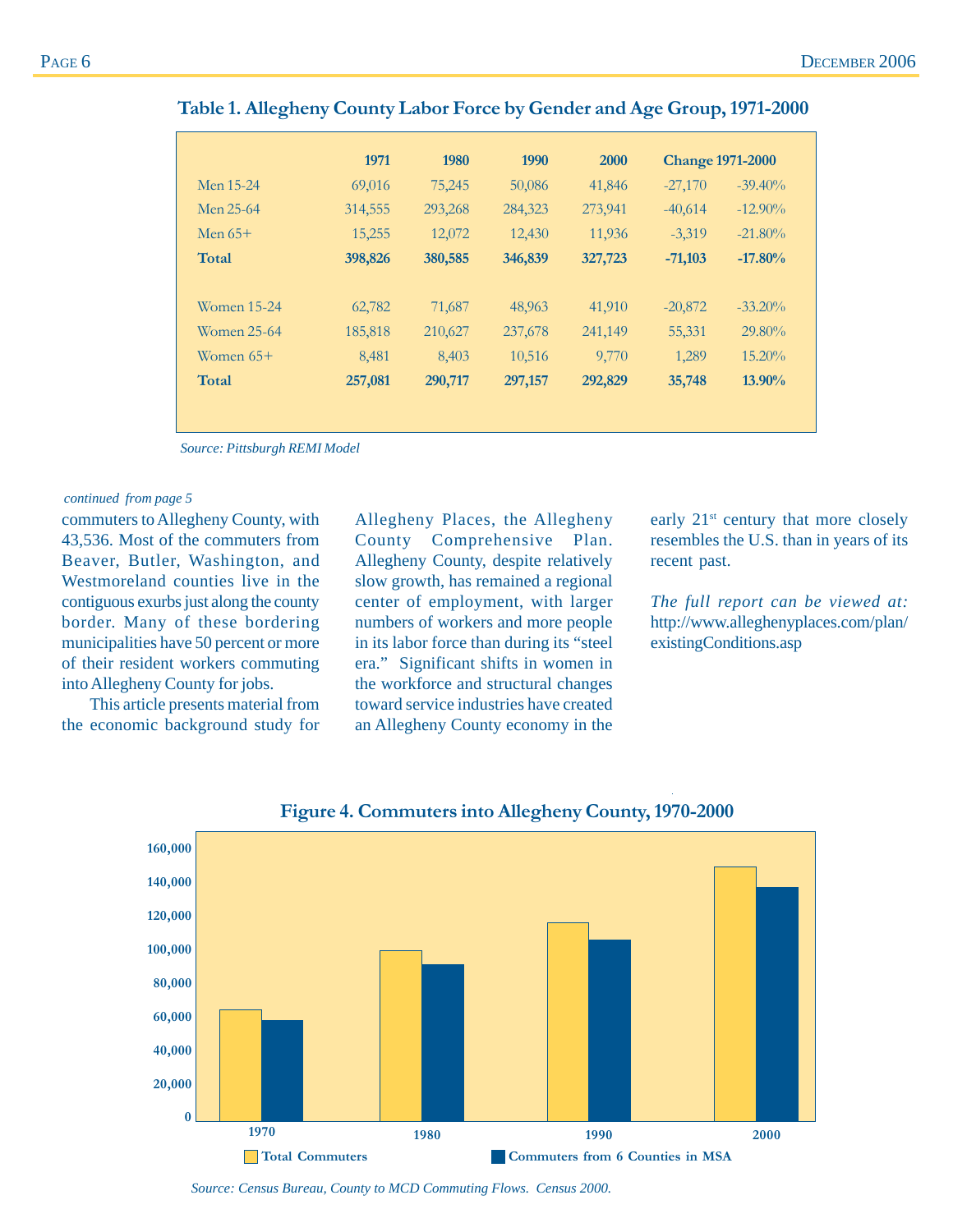### **Pittsburgh Region Sees Rising Unemployment for Black Women**

Within our region, there is<br>
availability of qualified<br>
workers who can help to strengthen concern over the workers who can help to strengthen our regional economy. The discussion among key policymakers in our area focuses on topics such as the quality of available workers, out-migration patterns of younger workers in our region, and the impact of industry clusters on earning potential locally.

All important questions; all critical issues. However, data derived from the Current Population Survey (CPS) reveals a disturbing pattern in the unemployment rates by race and gender within the Pittsburgh region.

As detailed in the accompanying table, while the Pittsburgh region experienced a slight increase in the unemployment rate since 2000, that increase was greater for black females compared to any other group. Among those adults able and willing to work, by Audrey Murrell

the rise in unemployment for black females was 4.8 percent (versus 3 percent for black males) whereas for white males unemployment rose only 0.9 percent (versus 0.7 percent for white females) between 2001 and 2005. Only for black females is the labor force participation hovering just around 50 percent during this four year comparison period. This means that regionally, we are underutilizing a key source of human capital as seen in the disparity in employment by race and gender.

According to a report by the Brookings Institution (Gottlieb 2004), "state and local economic development policymakers should consider shifting their emphasis from increasing the *quantity* of certain types of workers, toward embracing human capital development as a longer-term goal." While this recommendations is true for most demographic groups represented

within our region, this recent analysis of CPS data suggests that our regional policy must concentrate on *both* quantity and human capital development, particularly for African American women.

As we examine and focus resources on the development of industry clusters and the recruitment of skilled workers, we also need to address the trends in unemployment among key demographic groups within this region. These data should stimulate dialogue within our region around critical issues, such as workforce development and job training, and how we can address both the economic and social barriers that appear to have a disproportionately negative impact on black women in our region.

*Audrey Murrell is Associate Professor at the Katz Graduate School of Business and Director of the Women in the Workforce program at UCSUR.*

| Population Age 16 and Over |              |        |              |       |  |  |
|----------------------------|--------------|--------|--------------|-------|--|--|
| <b>Unemployment</b>        | <b>Black</b> | White  | <b>Black</b> | White |  |  |
| Rate                       | Female       | Female | <b>Male</b>  | Male  |  |  |

1981 - 1985 25.2 9.4 25.6 12.2 1986 - 1990 13.2 5.3 17.7 7.5<br>1991 - 1995 12.1 5.4 15.4 7.3

1996 - 2000 9.3 3.8 14.4 4.7 2001 - 2005 14.1 4.5 11.4 5.6

1991 - 1995 12.1 5.4 15.4

### **Unemployment Rate by Race and Gender, Pittsburgh Region Population Age 16 and Over**

*Source: These data were derived from the Current Population Survey (CPS) by Christopher Briem at UCSUR. The CPS is the monthly household survey conducted by the Bureau of Labor Statistics to measure labor force participation and employment. The data used are extracts from the CPS Annual Earnings File, also known as the Merged Outgoing Rotation Groups, obtained from the National Bureau of Economic Research (NBER). All data presented is for the population age 16 and over in the civilian population for the Pittsburgh region. The Pittsburgh region is defined for the then-current definition of the metropolitan statistical area.*

*Gottlieb, Paul D. 2004. "Labor Supply Pressures and the 'Brain Drain': Signs from Census 2000," Brookings Institution, Washington, DC.*